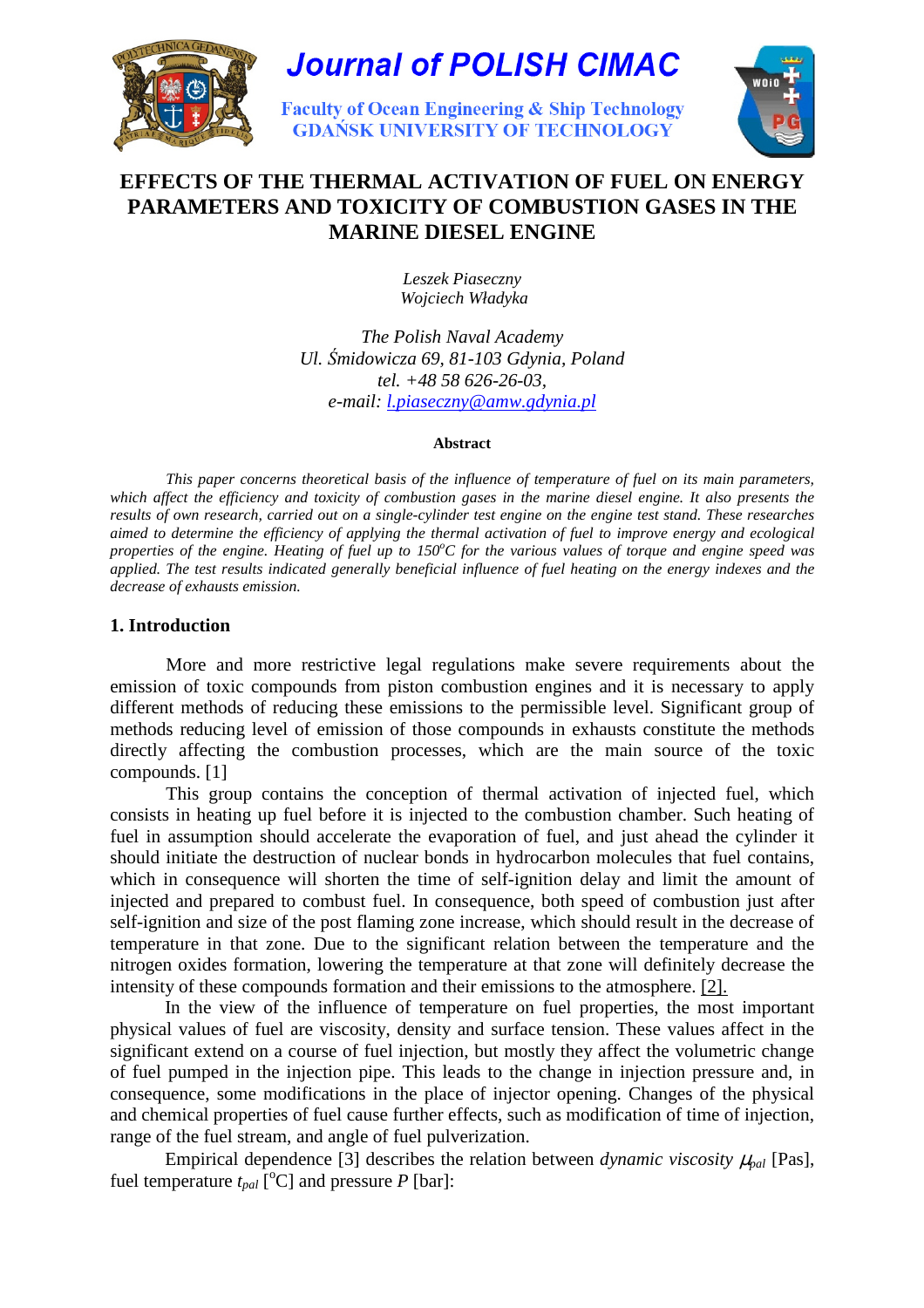$$
\mu_{pal}\left(P,t_{pal}\right) = \mu_{pal(20)}\left(\frac{20}{t_{pal}}\right)^{k} e^{B \cdot P} \tag{1}
$$

where:  $k -$  temperature coefficient;  $k = 0.73$ ,

 $B - pressure coefficient$ ;  $B = 10^{-3}$ .

Having known the values of  $\mu_{\text{pal}}(P, t_{\text{pal}})$  and  $\rho_{\text{pal}}(P, t_{\text{pal}})$ , which depend on pressure and temperature, it is possible to describe kinetic viscosity, also depending on these two parameters:

$$
v_{\text{pal}}(P, t_{\text{pal}}) = \frac{\mu_{\text{pal}}(P, t_{\text{pal}})}{\rho_{\text{pal}}(P, t_{\text{pal}})} \left[\frac{m^2}{s}\right].
$$
 (2)

 Rapid decrease in both dynamic and kinetic viscosities of fuel along with the temperature increase occurs in the range of  $50\div100^{\circ}$ C. Then the rate of decrease is lesser.

 Therefore, it can be stated that the viscosity determines the values of resistance of fuel flowing through conductors, filters, calibrated jets of pulverizator, and also the course of process of pumping and dosing the fuel and process of lubricating mobile elements of the injection system.

 Density is a characteristic feature of every group of fuel, including Diesel fuel. The decrease in density and viscosity of fuel causes the decrease in engine power, a volumetric increase in unit fuel consumption and change of the amount of toxic compounds in exhaust gases. Density of fuel (Diesel fuel) is also a significantly changing parameter along with the change of temperature. At higher temperatures, the density decreases, according to the linear dependence given in literature [2].

 Surface tension has a direct influence on the size of injected fuel droplets. Mean diameter of fuel droplets should be lesser at the higher temperatures, which facilitates the pulverization of droplets. Surface tension of hydrocarbon fuels depends on its chemical composition and it linearly decreases along with the increase of temperature and pressure.

 Despite the development of mathematical models of combustion processes and production of toxic exhaust gases, they do not allow to define the influence of fuel temperature on these processes. Therefore, there is a need of conducting the research on engine test beds.

#### **2. Own research**

#### **2.1. Organisation and course of research**

 The research was conducted in Naval Academy of Gdynia on the engine test stand on a 1 cylinder research test engine WOLA DMVa type, which technical parameters are presented in Table 1. In order to increase the temperature to the demanded level, there was prepared an appropriate heating system ahead the feed pump. Thermal energy used for heating was taken from another source, which was the calorimeter. Temperature of the injected fuel was measured in injected pipe just ahead the injector.

| Type              | Four-stroke, right-rotary |
|-------------------|---------------------------|
| Cylinder Diameter | $150 \text{ mm}$          |
| Piston Stroke     | $180 \text{ mm}$          |
| Engine speed      | $1500$ rev/min            |

*Table 1. Basic technical parameters of the engine*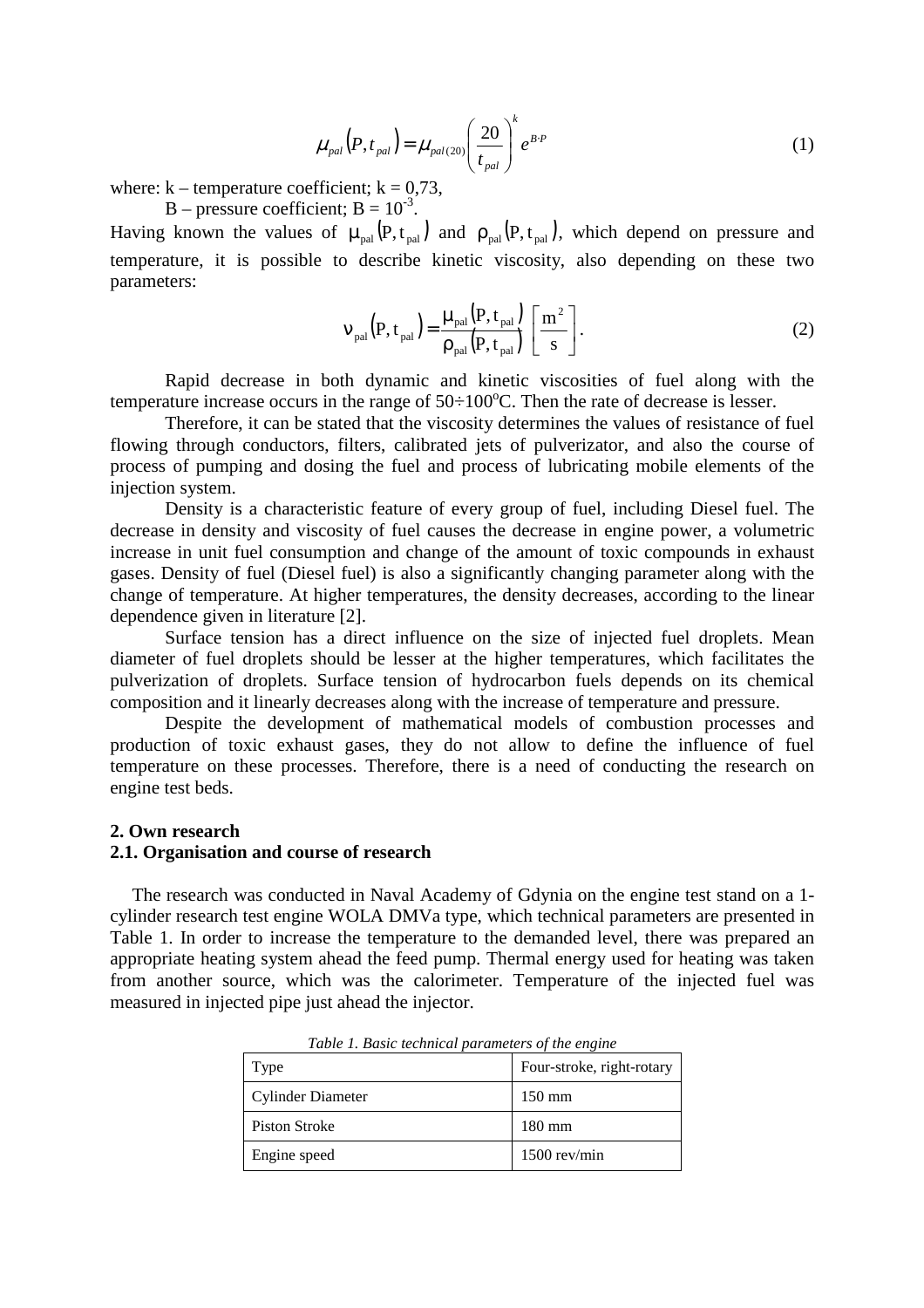| Nominal power (on the brake crank)     | 18 kW                                        |  |  |
|----------------------------------------|----------------------------------------------|--|--|
| Maximum torque                         | 125 N·m                                      |  |  |
| Unit fuel consumption at nominal power | $185 \text{ g} / (\text{kW} \cdot \text{h})$ |  |  |
| Compression ratio                      | 15                                           |  |  |
| Mean stroke speed                      | $9 \text{ m/s}$                              |  |  |
| Pressure of the injector opening       | 21 MPa                                       |  |  |



*Fig 2. Scheme of engine measurement systems* 

 Conducting the experiment, the theory of test planning was applied. Fig. 3 presents values that characterize the object of research.



*Fig 3. Model of the test engine WOLA (DMVa type), x - input values , z - output values, c-constant values, h- interferences* 

Among the above values, there were differentiated:

- 1. Set of input values X:
	- $x_1$  temperature of fuel dosen to cylinder t<sub>pal</sub> [°C];
	- $x_2$  engine speed n [rev/min];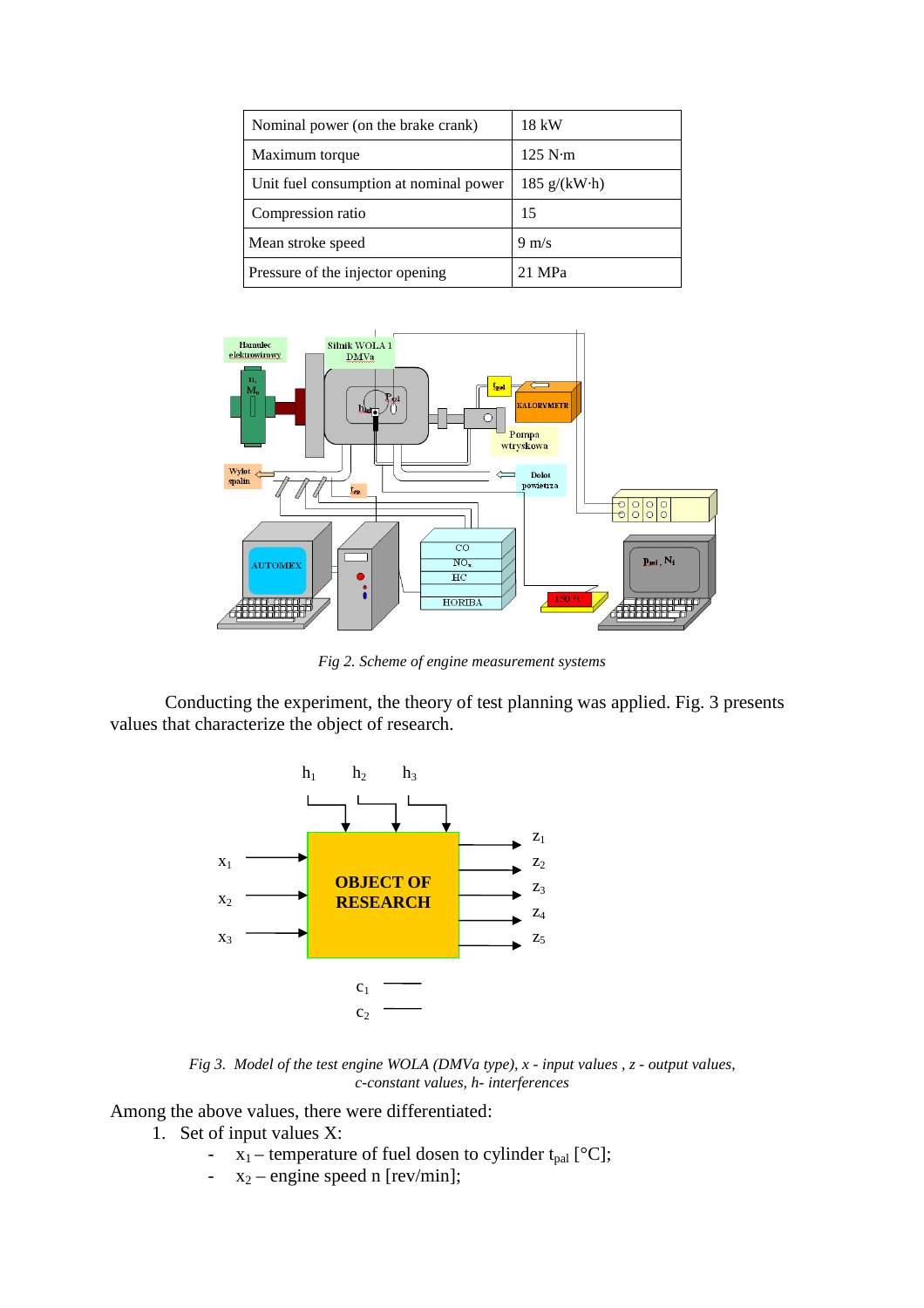- $x_3$  torque T [N·m];
- 2. Set of output values Z:
	- $z_1$  concentration of emitted carbon monoxide  $C_{CO}$  [ppm];
	- $z_2$  concentration of emitted nitrogen oxides  $C_{NOx}$  [ppm];
	- $z_3$  concentration of emitted hydrocarbons  $C_{HC}$  [ppm];
	- $z_4$  mean indicated pressure  $p_{mi}$  [MPa];
	- $z_5$  indicated power  $N_i$  [kW]
- 3. Set of values C, which can appear during the test, were accepted as constant (fuel type).
- 4. Set of interfering values H, which can be modified (ex. ambient temperature, atmospheric pressure, relative ambient air humidity).

 Due to the low number of input values in the research, there was applied a complete three-valued  $3<sup>3</sup>$  plan with 3 independent variables and 27 measurements carried out in a single measurement block. It is presented in Table 2. The scope of three fuel temperature values covered two extreme values, imposed by physical and chemical parameters of fuel as well as by the safety conditions during increasing the fuel temperature. The third value was the mean value of the two extreme temperature values. Other input values, such as engine speed and torque, were limited by the engine construction parameters. The extreme values and their arithmetical mean were accepted as in case of fuel temperature.

|                        | Input data                     |                               |            | Output data       |                    |                            |                       |               |
|------------------------|--------------------------------|-------------------------------|------------|-------------------|--------------------|----------------------------|-----------------------|---------------|
| Number of<br>measureme | $X_1$                          | X <sub>2</sub>                | $X_3$      | $z_1$             | $\mathbf{z}_2$     | $Z_3$                      | $Z_4$                 | $Z_5$         |
| nt system              | $t_{pal}$<br>$[\rm ^{\circ}C]$ | $\boldsymbol{n}$<br>[obr/min] | T<br>[N'm] | $C_{CO}$<br>[ppm] | $C_{NOx}$<br>[ppm] | $C$ <sub>HC</sub><br>[ppm] | $p_{mi}$<br>[ $MPa$ ] | $N_i$<br>[kW] |
| $\mathbf{1}$           | 20                             | 800                           | 25         | 937.8             | 191.7              | 137.4                      | 0.410                 | 9.00          |
| $\overline{2}$         | 20                             | 800                           | 75         | 1079.3            | 208.9              | 173.9                      | 0.577                 | 12.67         |
| 3                      | 20                             | 800                           | 125        | 3023.3            | 405.5              | 210.8                      | 0.751                 | 16.47         |
| $\overline{4}$         | 20                             | 1000                          | 25         | 654.6             | 206.4              | 118.5                      | 0.381                 | 10.41         |
| 5                      | 20                             | 1000                          | 75         | 1320.8            | 247.9              | 182.1                      | 0.573                 | 15.68         |
| 6                      | 20                             | 1000                          | 125        | 2801.9            | 287.0              | 202.7                      | 0.756                 | 20.69         |
| $\overline{7}$         | 20                             | 1200                          | 25         | 848.1             | 165.9              | 129.8                      | 0.383                 | 12.58         |
| 8                      | 20                             | 1200                          | 75         | 1890.2            | 231.5              | 179.5                      | 0.537                 | 17.63         |
| 9                      | 20                             | 1200                          | 125        | 2045.9            | 290.1              | 162.3                      | 0.695                 | 22.81         |
| 10                     | 85                             | 800                           | 25         | 557.7             | 160.1              | 60.5                       | 0.409                 | 8.96          |
| 11                     | 85                             | 800                           | 75         | 597.1             | 303.4              | 75.4                       | 0.588                 | 12.81         |
| 12                     | 85                             | 800                           | 125        | 1261.7            | 444.8              | 111.5                      | 0.767                 | 16.79         |
| 13                     | 85                             | 1000                          | 25         | 519.1             | 167.9              | 48.2                       | 0.413                 | 11.29         |
| 14                     | 85                             | 1000                          | 75         | 943.4             | 269.0              | 133.2                      | 0.587                 | 16.11         |
| 15                     | 85                             | 1000                          | 125        | 1663.9            | 423.45             | 127.8                      | 0.789                 | 21.54         |
| 16                     | 85                             | 1200                          | 25         | 715.2             | 147.5              | 99.5                       | 0.488                 | 16.01         |
| 17                     | 85                             | 1200                          | 75         | 1296.4            | 239.1              | 171.2                      | 0.683                 | 21.41         |
| 18                     | 85                             | 1200                          | 125        | 1544.4            | 294.6              | 163.4                      | 0.731                 | 24.07         |
| 19                     | 150                            | 800                           | 25         | 525.71            | 182.1              | 56.1                       | 0.433                 | 9.47          |
| 20                     | 150                            | 800                           | 75         | 643.2             | 272.3              | 75.5                       | 0.631                 | 13.81         |

*Table 2. Plan of the experiment 3\*\* - fractal complete three-valued plan 1 block, 27 systems and received results of measurements*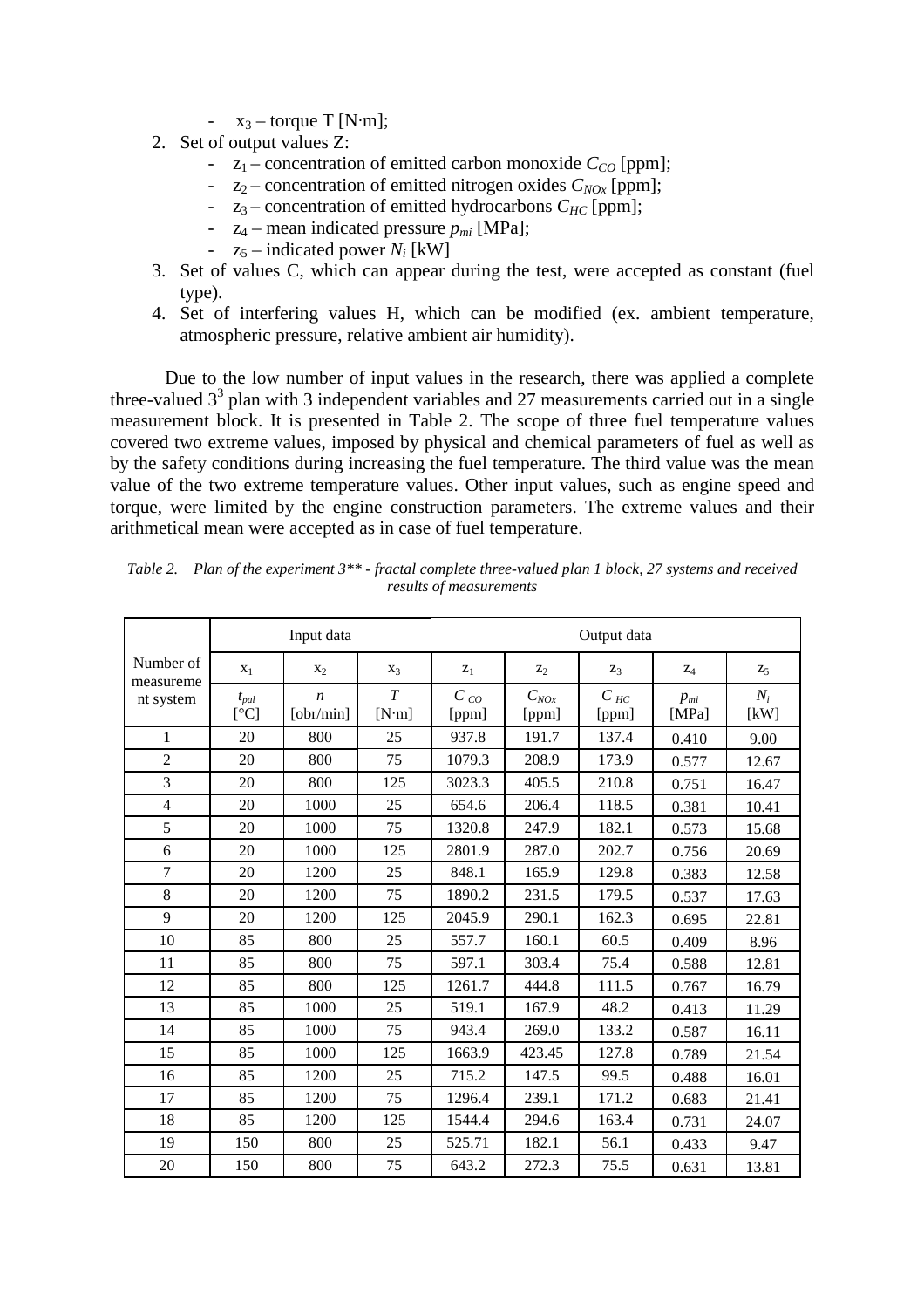| 21 | 150 | 800  | 125 | 1242.3 | 442.9 | 126.5 | 0.801 | 17.57 |
|----|-----|------|-----|--------|-------|-------|-------|-------|
| 22 | 150 | 1000 | 25  | 517.7  | 175.4 | 53.7  | 0.481 | 13.13 |
| 23 | 150 | 1000 | 75  | 828.9  | 278.2 | 80.9  | 0.626 | 17.11 |
| 24 | 150 | 1000 | 125 | 1693.4 | 378.1 | 93.5  | 0.849 | 23.22 |
| 25 | 150 | 1200 | 25  | 765.1  | 139.1 | 112.6 | 0.533 | 17.49 |
| 26 | 150 | 1200 | 75  | 1294.8 | 248.9 | 159.2 | 0.670 | 21.99 |
| 27 | 150 | 1200 | 125 | 1431.3 | 298.2 | 149.1 | 0.850 | 24.66 |

#### **2.2. Statistical and content-related analysis of the test results**

Registered parameters were statistically analyzed at confidence interval  $\alpha = 0.05$ . After performing analysis of match measures of the significant statistic coefficients, there was selected an interaction L-L (linearly-linear) that had the most beneficial values of the quotient of regression coefficient and mean error of estimation the regression coefficient  $t = b_i/S_{bi}$ .

 For the accepted model there were plotted some graphs presenting the estimation of match effects and the influence of the respective input values on a considerate output value. The graph of standardised effects is an effective tool presenting which factors have the greatest influence on the output value. As an example, Fig. 4 shows the influence of fuel temperature on the concentration of HC in exhaust gases.



*Fig 4. The graph of the standardised effects of HC concentration in an outlet manifold of the engine tested*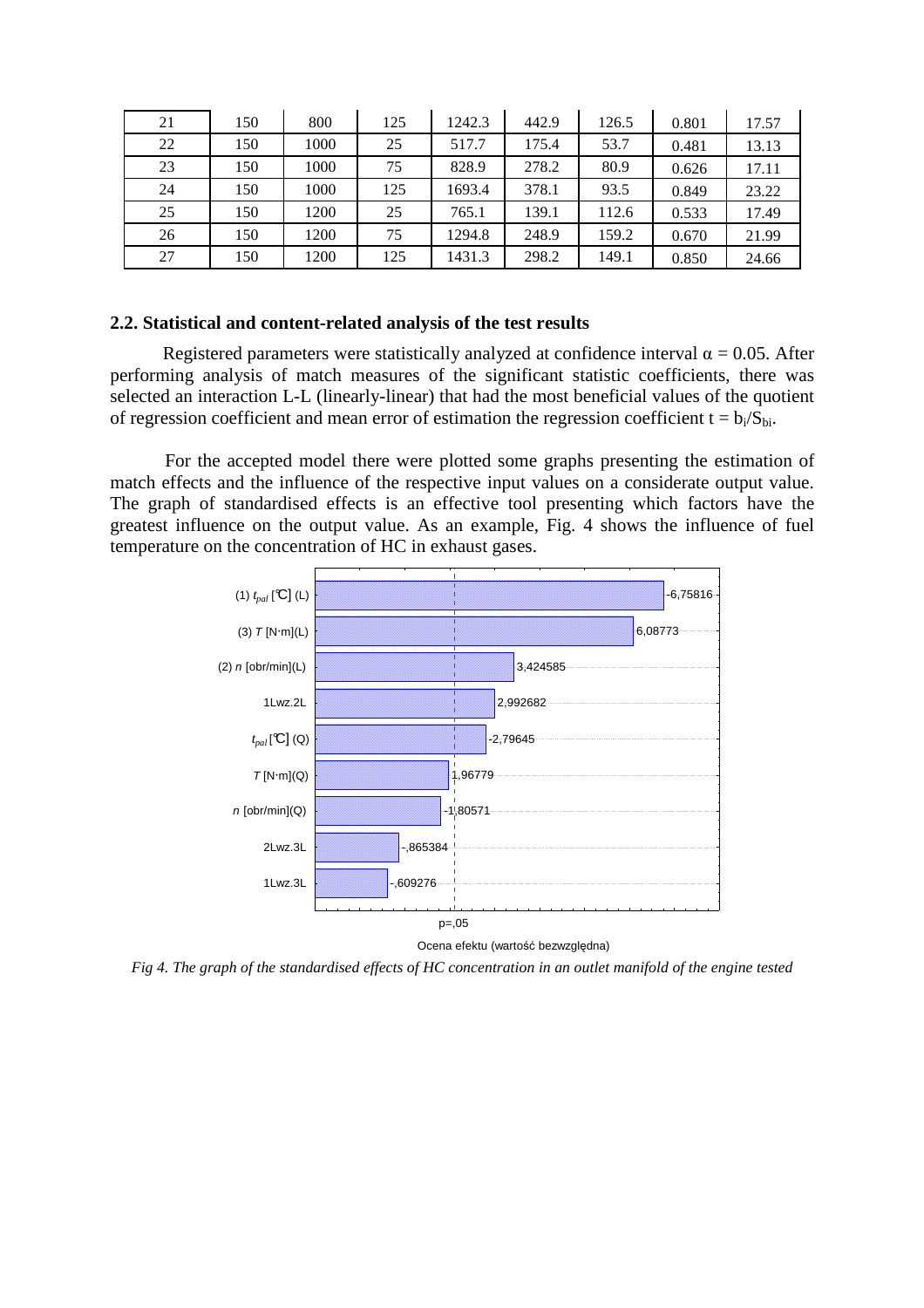

*Fig 5. Dependence of the measured and approximated values of HC concentration in an outlet manifold of the engine tested – total of residues MS = 423,2653* 

 As it results from Fig 4, the greatest influence on the HC concentration have: fuel temperature, followed by torque and the engine speed.

Torque in the first place and engine speed in the second one, are the most significant parameters that affect the  $NO<sub>x</sub>$  concentration. Fuel temperature does not play an important role in the  $NO<sub>x</sub>$  formation in the combustion process. The greatest influence on mean indicated pressure has torque and, in the definitely lower extends – the fuel temperature. The greatest influence on mean indicated pressure and indicated power has in order: torque, engine crankshaft speed and fuel temperature. Fig 5. illustrates the dependence of the measured and approximated values of HC concentration in a outlet manifold of the engine tested.

 Engine torque has the most significant influence on CO concentration in a outlet manifold. At torque boost, the dose of fuel increases, air excess coefficient  $\lambda$  decreases and it results in the complete and incomplete combustion. Increase in torque *T* at constant air excess coefficient  $\lambda$  goes with the decrease of CO concentration. The decrease in torque T causes decrease in combustion temperature, which also involves the decrease in CO concentration.

 Decrease in *tpal* results in deterioration of the quality of fuel pulverization and injected fuel droplets diameters worsen the condition of fuel evaporation, which is caused also by the temperature decrease in the centre of fuel injection. Then, self-ignition delay increases, which causes interferences in the combustion course and as a result increases the amount of products of incomplete combustion, including the increase of CO in the engine exhaust gases.

 The amount of toxic compounds in exhaust gases in the test engine increases along with engine load as a result of decrease in  $\lambda$  and increase in combustion temperature. When torque *T* (from  $T = 25$  N·m to  $T = 125$  N·m), at  $n = 800$  [rev/min] increases, CO concentration increases as well – Fig 6.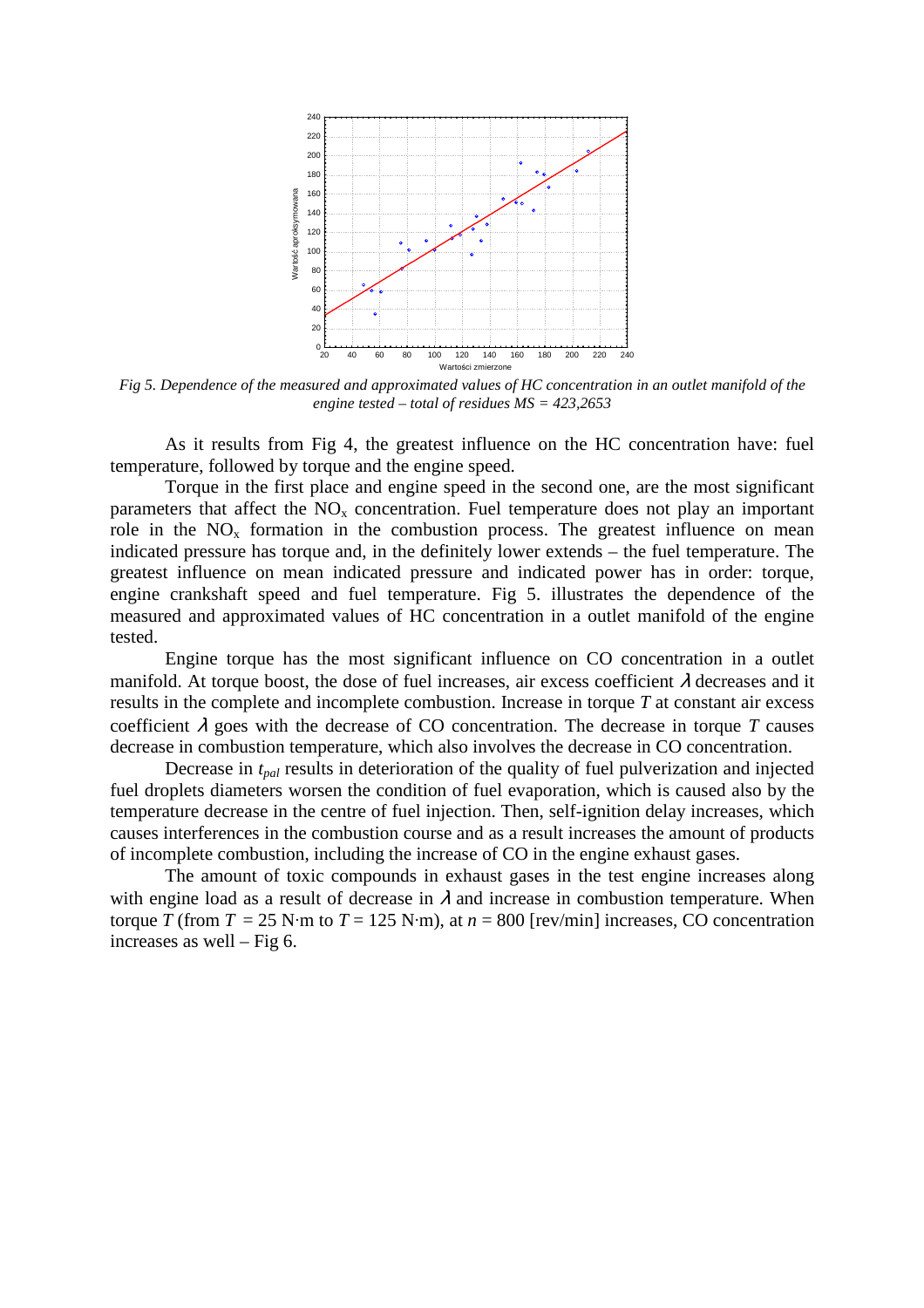

The greatest influence on the increase in  $NO<sub>x</sub>$  concentration in four cycle engine has the torque (*T*). It results from the fact that two factors: temperature and amount of oxygen, playing a significant role in *NOx* formation, affect one another. Along with the increase in torque *T*, the value of  $\lambda$  decreases, which results in temperature increase at the simultaneous decrease in oxygen concentration Along with the increase of toque *T* (from  $T = 25$  to  $T = 125$ ) [N·m]) at  $n = 1000$  rev/min, the air excess coefficient  $\lambda$  decreases., which results in the increase in oxygen concentration in exhaust gases.

In general, an increase in temperature of injected fuel leads to decrease in  $NO<sub>x</sub>$ concentration in exhaust gases, which is the most noticeable in the temperature range 50÷100°C. Thermal activation of fuel is the most efficient at low loads, because along with the increase in engine load, the effectiveness of this procedure radically changes and leads to a completely inverse situation, which is illustrated in Fig 7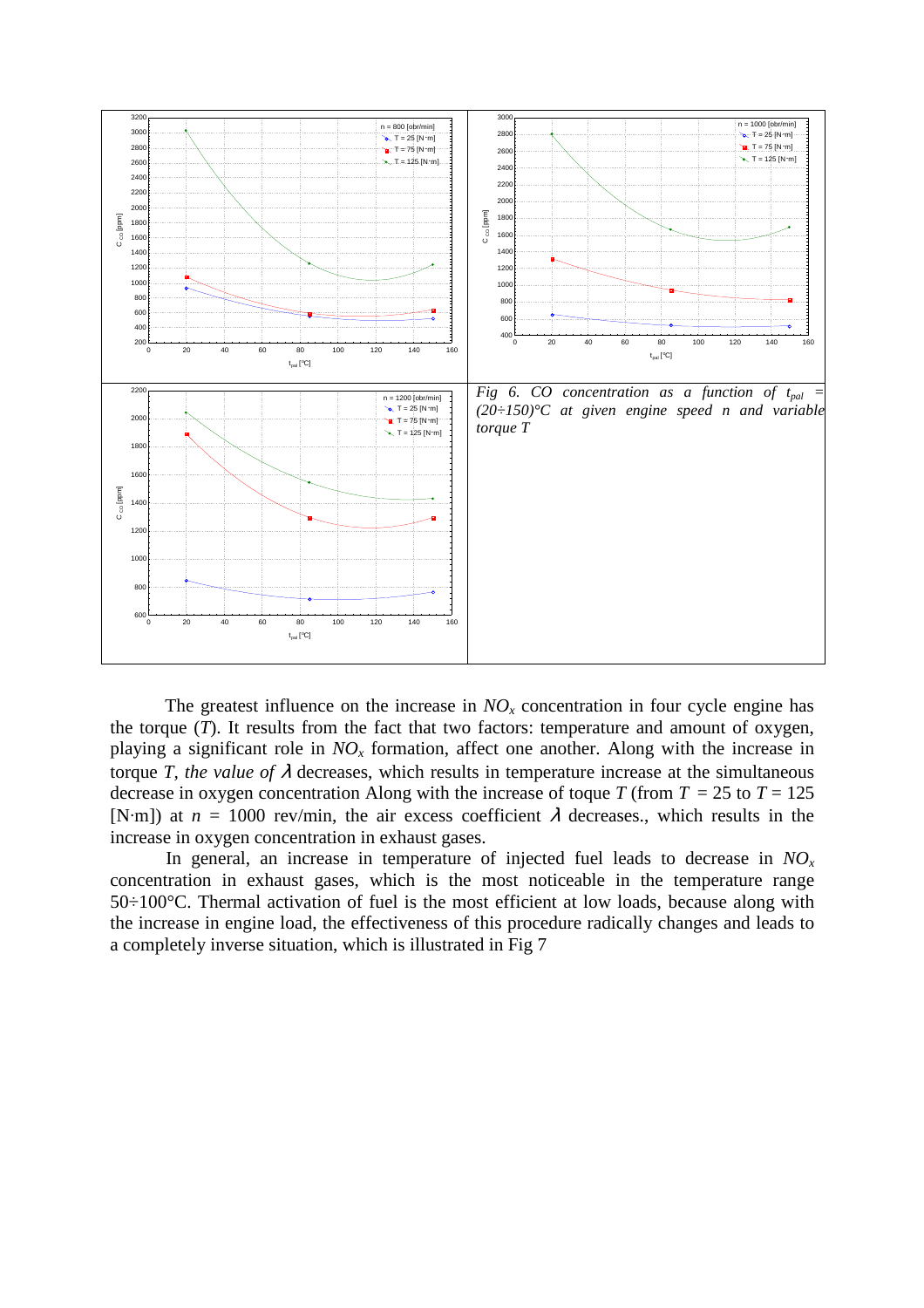

As it was mentioned above, the principal influence on the increase in *HC* concentration in a outlet manifold has the temperature, what was verified in the statistical analysis. It is shown in Fig. 8.

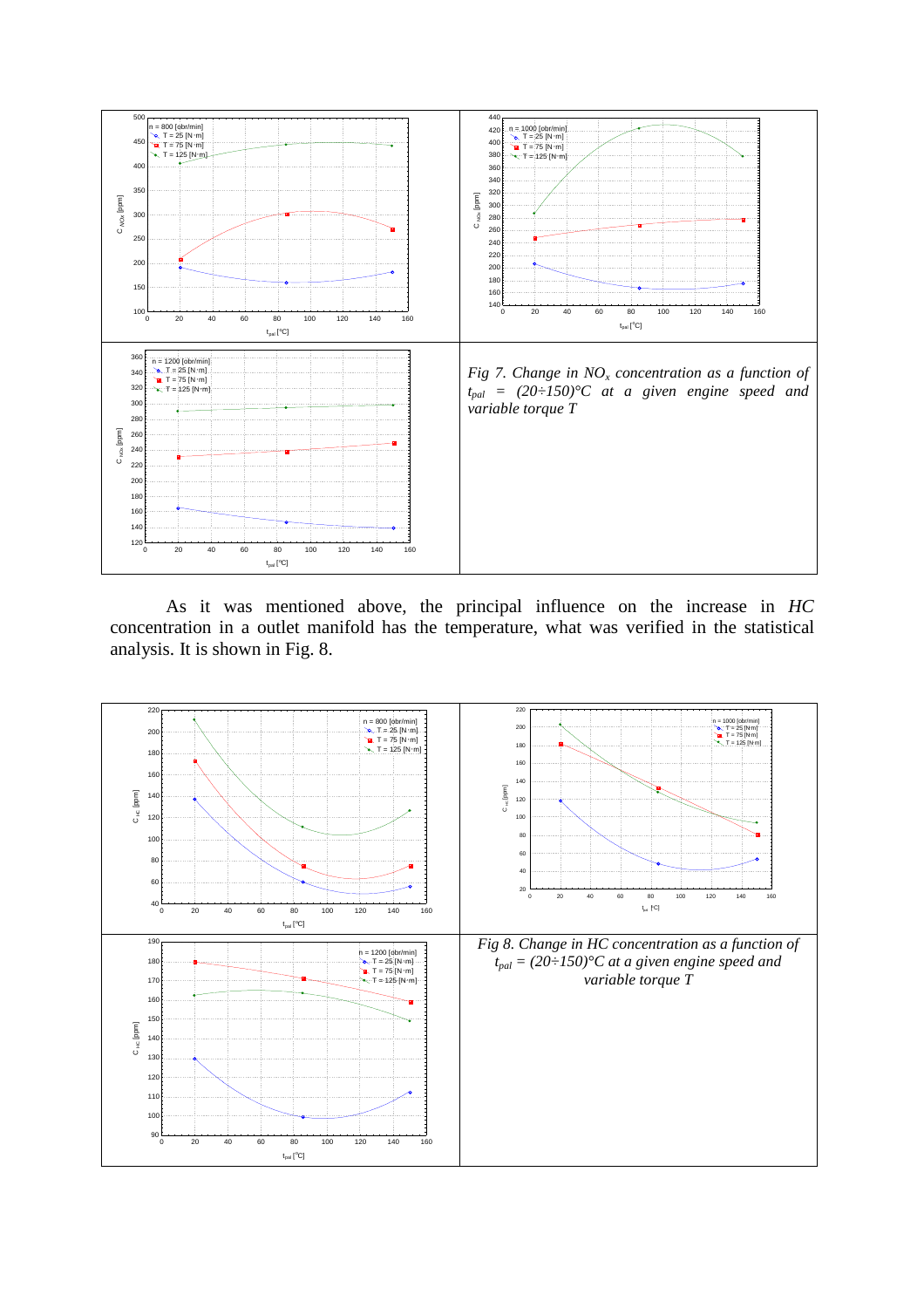It was possible to receive the decrease in uncombusted hydrocarbons along with the increase in  $t_{pal}$  (even to approx. 55% of the values received at  $t_{pal} = 20^{\circ}$ C). However, it depends on engine work conditions: an increase in both its load and torque powers that beneficial effect.

The increase in *HC* concentration in exhaust gases, as a result of increase in torque *T* , at a given engine speed *n*, results from the decease in air excess coefficient  $\lambda$ . It is assumed, that in some areas of the combustion chamber there can appear local decrease in  $\lambda$  to value  $(\lambda \ll 1)$ , which has the significant influence on increase in the number of uncombusted fuel particles. As a result, it leads to increase in *HC* concentration in exhaust gases. It is noticeable that *HC*, similarly to *CO*, mainly forms as a result of heterogeneous air-fuel mixture. This heterogeneity, in high extend depends on the structure of combustion chamber and its system of air filling and fuel feeding.



Torque has the main influence on the increase in mean indicated pressure in engine cylinder. Second in order is the fuel temperature *tpal* (Fig 9).

Equation of the regression of *CO, NO<sup>x</sup>* and *HC* concentration, mean indicated pressure *p<sub>mi</sub>* and indicated power  $N_i$  in the range of  $t_{pal} = (20 \div 150)$ °C,  $n = (800 \div 1200)$  rev/min and *T*  $= (25 \div 125)$  N·m are the following:

 $[C_{CO}] = +252.8545 - 19.8306t_{pal} + 0.0703t_{pal}^2 + 0.8471n - 0.0003n^2 + 15.0177T$ +  $0.0658T^2 + 0.0086t_{pal}T - 0.0736t_{pal}T - 0.0068nT$ 

 $[C_{NOx}] = -228.7217 + 0.9116t_{pal} - 0.0033t_{pal}^{2} + 0.6561n - 0.0003n^{2} + 3.5422T$  $+ 0.0045T^2 - 0.0006t_{pal}n + 0.0053t_{pal}T - 0.0027nT$ 

$$
[C_{HC}] = 479.2674 - 2.7329t_{pal} + 0.0056t_{pal}^{2} - 0.7529n + 0.0004n^{2} + 2.1907T - 0.0066T^{2} + 0.0014t_{pal}n - 0.0011t_{pal}T - 0.0005nT
$$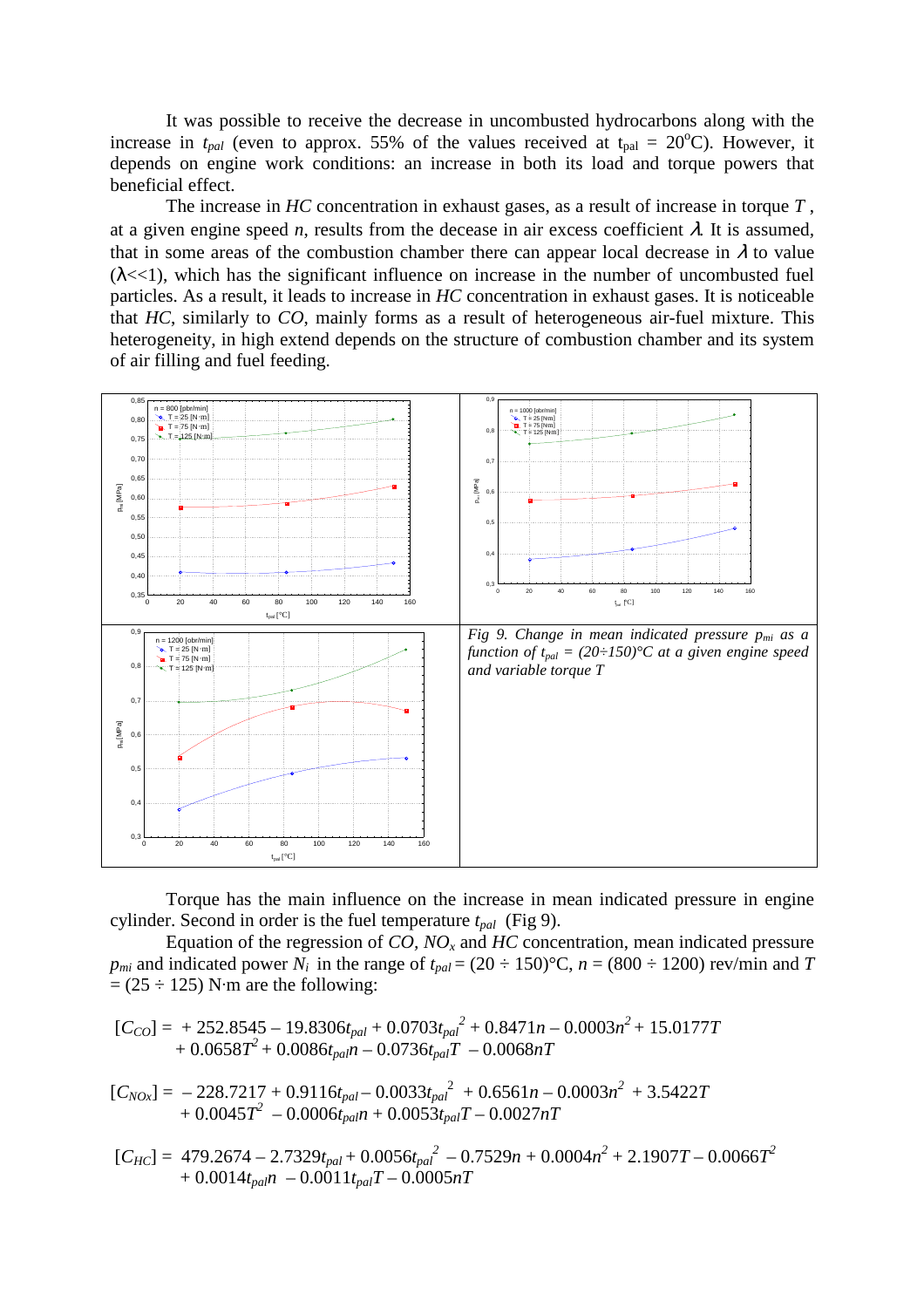$$
[p_{mi}] = 0.3246 - 0.0014t_{pal} + 0.0000t_{pal}^{2} - 0.0001n + 0.0000n^{2} + 0.0050T - 0.0000T^{2}
$$
  
+ 0.0000t<sub>pal</sub>n + 0.0000t<sub>pal</sub>T - 0.0000nT  
[*N<sub>i</sub>*] = -6.3612 - 0.0278t<sub>pal</sub> - 0.0000t<sub>pal</sub><sup>2</sup> + 0.0171n - 0.0000n<sup>2</sup> + 0.0844T - 0.0001T<sup>2</sup>

$$
+\ 0.0001t_{pal}n - 0.0001t_{pal}T + 0.0000T
$$

Dependence of  $NO<sub>x</sub>$  concentration on the values of input values (including fuel temperature) is presented in Fig 10, whereas the dependence of mean indicated pressure on these values is presented in Fig 11.



*Fig 10. NO<sup>x</sup> concentration as a function of tpal and T* 



*Fig 11. Mean indicated pressure pmi as a function of tpal and T* 

The highest increment of mean indicated pressure value (28%) for heated fuel is at *n*   $=1200$  rev/min and  $T = 25$  N·m. Low increments of this pressure are registered at low engine speed and high load. The increment is low and it reaches only (6%) in regard to the same load at unheated fuel.